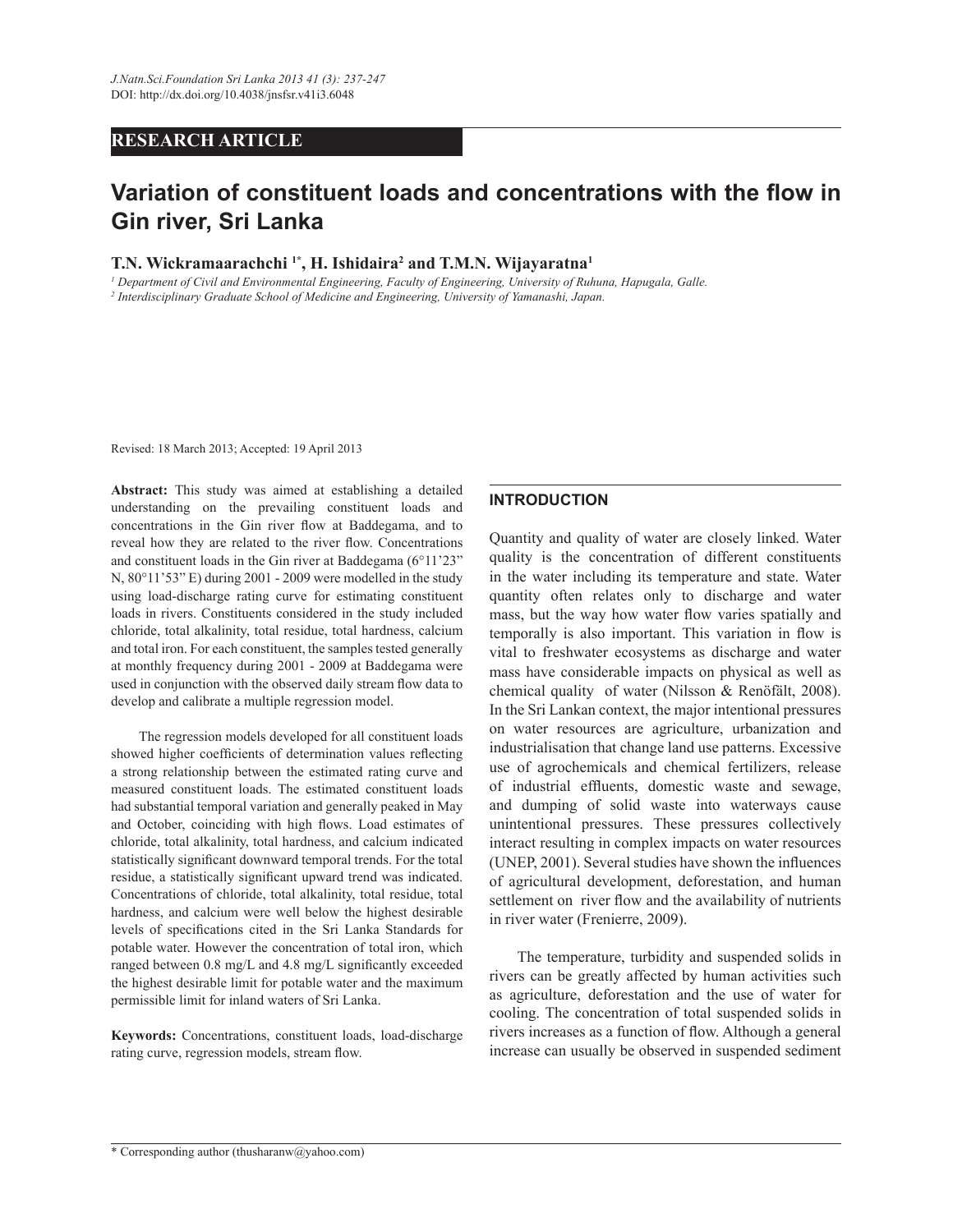concentration with increasing water discharge, it can be affected by a number of river basin processes. Depending on the overall characteristics of the watershed, the peak in suspended sediment may, or may not, occur at the same time as the peak discharge (Chapman, 1996).

 Many studies include various methods for load estimation. Estimation of mass loads transported from catchments by rivers fundamentally involves quantifying the total flux of water quality constituents transported by rivers past a point, over a fixed time period (Littlewood, 1992). The common approaches to estimate the total flux involve infrequent estimates of concentrations and frequent estimates of flow. These less than ideal conditions have led to the development of a variety of sampling schemes and computational algorithms to estimate mass loads, including averaging methods, ratio based methods or regression estimators (Yaksich & Verhoff, 1983; Preston *et al*., 1989; Burn, 1990; Littlewood, 1992).

 The Gin river is one of the main sources of water supply in the Southern region of Sri Lanka. Galle is the capital city in Southern Sri Lanka and the city's pipe-borne water supply system depends on the water resources in Gin river basin. Due to the current development activities in the Southern region owing to substantial land use change, it is believed to be induced some impacts on the quality of water in the Gin river. So far no significant attempt has been made to understand the prevailing concentrations and constituent loads in the Gin river flow. This has been due to various reasons including comparatively high expenses related to sample collection and analysis. As one of the main drinking water supply sources in the Southern region of the country, there exists a vital need to understand the prevailing water quality conditions of Gin river, in order to identify any changes likely to occur in the future subsequent to various anthropogenic activities. This study is an effort to address this need by establishing a detailed understanding on six constituents in Gin river flow at Baddegama, specially focusing how they are related to the river flow.

 Load-discharge rating curve (Runkel *et al*., 2004) for estimating constituent loads in rivers incorporated into the LOADEST, a computer programme developed by the United States Geological Survey (USGS) was used in this study to develop multiple regression models and estimate daily, monthly, and annual loads of the six constituents; chloride, total alkalinity, total residue, total hardness, calcium, and total iron over the period 2001 - 2009. LOADEST is widely used to estimate constituent loads in rivers (Hooper *et al*., 2001; Aulenbach, 2006; Morrison & Colombo, 2006; Foster & Kenney, 2010; Lewis & Lamoureux, 2010; Stenback *et al*., 2011) and includes the minimum variance unbiased estimator presented by Cohn *et al*., (1989), which gives unbiased load estimates. The associated random error in this method is better than the basic rating curve method.

# **METHODS AND MATERIALS**

# **Study area**

The Gin river has a catchment area of about 932 km<sup>2</sup> and is located approximately between the longitudes 80° 08" E and 80° 40" E, and latitudes 6° 04" N and 6° 30" N. The Baddegama river gauging station (6°11'23" N, 80°11'53" E) covers an upstream catchment area of 780 km<sup>2</sup> . Catchment of the Gin river includes Galle (83 % of the basin area), Matara (9 % of the basin area), Rathnapura (7 % of the basin area), and Kalutara (1 % of the basin area) administrative districts. The Gin river originates from the Gongala mountains in Deniyaya, which has an elevation of over 1300 m and flows to the Indian Ocean at Ginthota in Galle District. Rainfall pattern in the catchment is bi-modal, falling between May and September (Southwest Monsoon, which is the major rainfall season), and again between November and February (Northeast Monsoon) followed by the inter-monsoon rains during the remaining months of the year. The rainfall varies with altitude with a mean annual rainfall above 3500 mm in the upper reaches, to less than 2500 mm in the lower reaches of the catchment. The Gin river annually discharges about 1268 million cubic meters of water to the sea (Survey Department of Sri Lanka, 2007).

## **Data**

The water quality data of the Gin river at Baddegama were collected from the National Water Supply and Drainage Board (Southern Province), Sri Lanka. The constituents considered in this study included chloride, total alkalinity, total residue, total hardness, calcium, and total iron. For each constituent, data was obtained from 106 water quality samples tested daily and at monthly frequencies between January 2001 and November 2009. Daily stream flow data at the Baddegama gauging station for the same period was collected from the Department of Irrigation, Sri Lanka. Water quality and stream flow data collected on a given day represented the average concentration and average flow respectively for the day.

## **Data analysis and model development**

LOADEST, a load-discharge rating curve for estimating constituent loads in rivers was used in this study to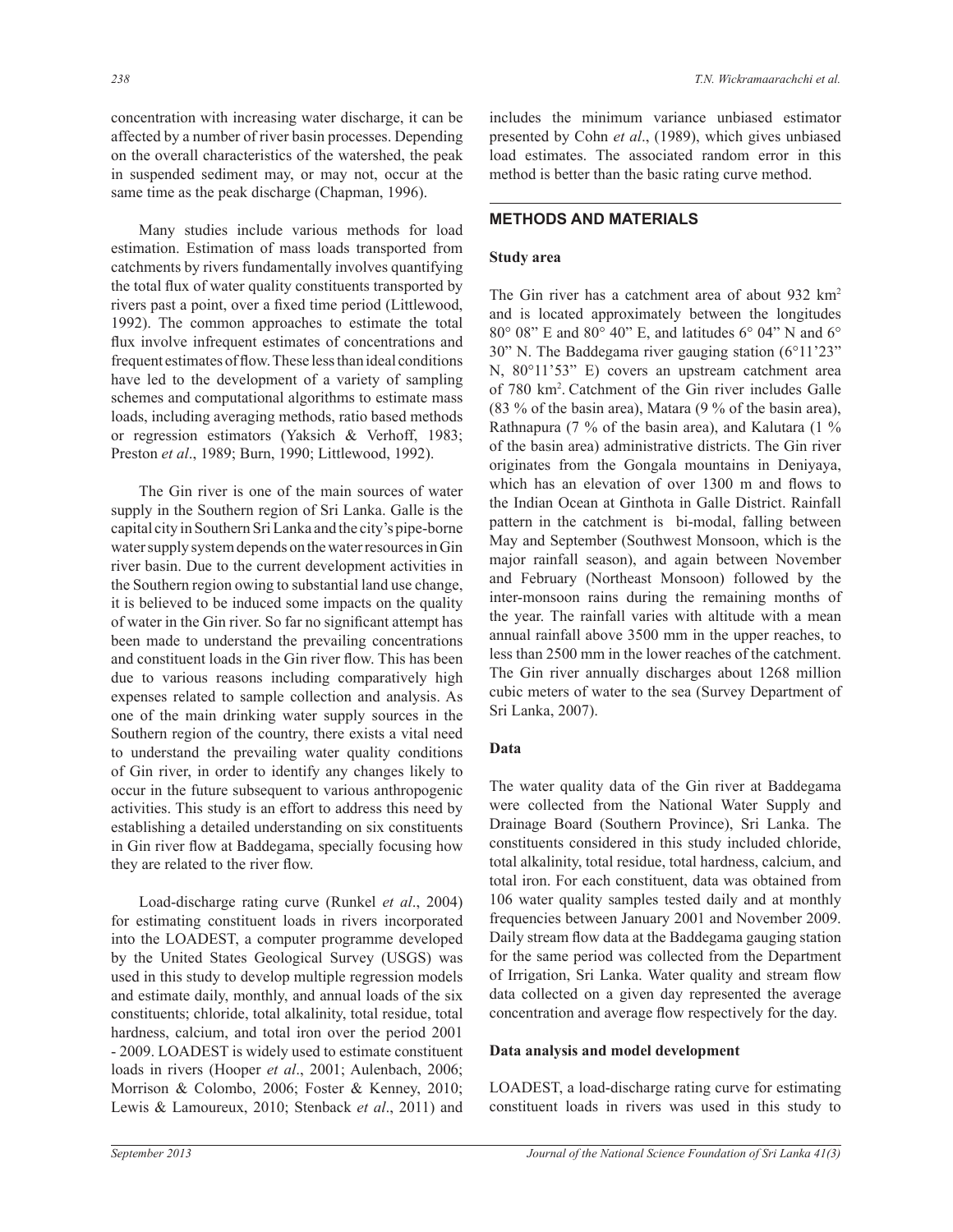develop regression models and estimate loads of the six constituents (Runkel *et al*.*,* 2004). The programme uses time series stream flow data and constituent concentrations to develop and calibrate a regression model that describes constituent loads in terms of various functions of stream flow and time. The calibrated model is then used to estimate constituent loads using daily stream flow observations over a specified time period.

 The calibration and estimation procedures within LOADEST are based on three statistical estimation methods; adjusted maximum likelihood estimation (AMLE), maximum likelihood estimation (MLE), and least absolute deviation (LAD). AMLE and MLE methods are appropriate when the calibration model residuals (errors) are normally distributed and AMLE is the method of choice when the calibration dataset contains censored data (constituent concentrations that are less than the laboratory detection limit). LAD is an alternative method to MLE when the residuals are not normally distributed. For the special case where the calibration dataset is uncensored, the AMLE method converges to MLE, resulting in a minimum variance unbiased estimate of constituent loads (Cohn *et al*., 1992b). Since all the datasets used in this study were uncensored, model coefficients for the AMLE and MLE

methods were identical and the AMLE was used to determine the model coefficients and estimate log load for each model. Two statistics, the Akaike information criterion (AIC) and the Schwarz posterior probability criterion, were computed for the calibrated model (Judge *et al*., 1988; Runkel *et al*., 2004).

 In this study, separate regression models were developed and calibrated for each constituent in estimating the loads. Concentration observations were used in conjunction with corresponding observed stream flow data to develop and calibrate the regression model using AMLE for each constituent. The model with the lowest value of the AIC was then selected for use in load estimation. The regression models developed for each constituent using LOADEST are shown in Table 1.

 AMLE results are contingent upon the assumption that model residuals are normally distributed. Once the model formulation and calibration were done, AMLE residuals were examined to see whether the normality assumption was valid. Checks for normality included construction of a normal probability plot, a plot of model residuals versus their Z-scores, which should yield a normal probability plot (Helsel & Hirsch, 2002; Runkel *et al*.*,* 2004).The linearity of the plots suggested that the

|                      | Regression model                                                                                   | Model coefficients <sup>(a)</sup> |                |                   |                   |                   |                   |                |           |
|----------------------|----------------------------------------------------------------------------------------------------|-----------------------------------|----------------|-------------------|-------------------|-------------------|-------------------|----------------|-----------|
|                      |                                                                                                    | a <sub>0</sub>                    | a1             | a2                | a <sub>3</sub>    | a4                | a5                | a6             | $R^2$ (%) |
| Chloride             | $Ln(L) = a0 + a1 LnO + a2 LnO2 +$<br>a3 T                                                          | 11.38<br>(0.02)                   | 0.96<br>(0.02) | $-0.03$<br>(0.02) | $-0.02$<br>(0.01) |                   |                   |                | 97.21     |
| Total<br>alkalinity  | $Ln(L) = a0 + a1$ $LnO + a2$ T                                                                     | 11.42<br>(0.03)                   | 0.87<br>(0.04) | $-0.06$<br>(0.01) |                   |                   |                   |                | 83.68     |
| Total<br>residue     | $Ln(L) = a0 + a1 LnQ + a2 T$                                                                       | 11.51<br>(0.04)                   | 0.82<br>(0.05) | 0.03<br>(0.01)    |                   |                   |                   |                | 74.94     |
| Total<br>hardness    | $Ln(L) = a0 + a1$ $LnO + a2$ T                                                                     | 11.30<br>(0.03)                   | 0.91<br>(0.04) | $-0.04$<br>(0.01) |                   |                   |                   |                | 82.28     |
| Calcium              | $Ln(L) = a0 + a1 LnQ + a2 Sin(2 \pi T)$<br>+ a3 $\cos(2 \pi T)$ + a4 T                             | 10.78<br>(0.04)                   | 0.93<br>(0.05) | $-0.15$<br>(0.06) | $-0.10$<br>(0.06) | $-0.07$<br>(0.02) |                   |                | 75.68     |
| Total<br><i>iron</i> | $Ln(L) = a0 + a1 LnQ + a2 LnQ2 +$<br>a3 Sin( $2 \pi T$ ) + a4 Cos( $2 \pi T$ ) + a5<br>$T + a6T^2$ | 8.69<br>(0.08)                    | 1.37<br>(0.06) | 0.02<br>(0.06)    | 0.01<br>(0.07)    | $-0.14$<br>(0.07) | $-0.03$<br>(0.02) | 0.02<br>(0.01) | 85.72     |

**Table 1:** Regression models developed for each constituent using LOADEST and their coefficients of determination  $(R^2)$ 

(a) Standard deviation of the model coefficients are shown in parentheses

L is the constituent load; Q is the stream flow;  $R^2$  is the coefficient of determination for the regression model

Relationships are considered to be significant at  $p \le 0.05$ 

 $LnQ = Ln$  (stream flow) - center of Ln (stream flow);  $T =$  decimal time - center of decimal time

Explanatory variables were centered to eliminate the collinearity (Cohn *et al*., 1992a; Runkel *et al*.*,* 2004)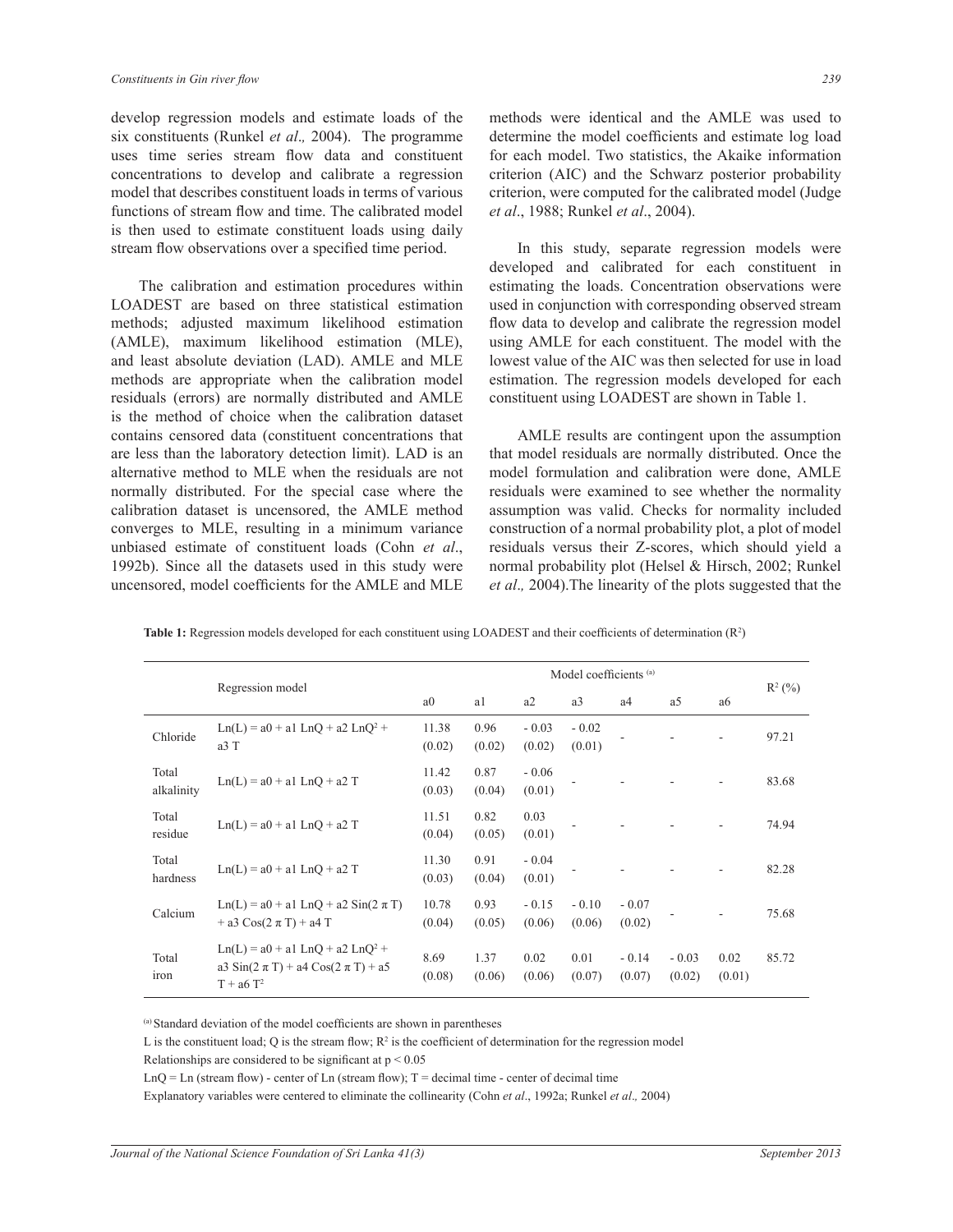residuals follow a normal distribution. This linearity was supported by the probability plot correlation coefficients of 0.99, 0.98, 0.94, 0.99, 0.99, and 0.96 for chloride, total alkalinity, total residue, total hardness, calcium, and total iron, respectively.

Coefficients of determination  $(R^2)$  of the regression models for constituent loads, which represent fraction of the variance explained by regression are shown in Table 1. The relatively high  $\mathbb{R}^2$  values indicated that the models for all constituents successfully simulated the variability in constituent loads.

#### **Constituent concentration data for the model calibration**

For each constituent, concentration testings were carried out covering a wide range of flow conditions as shown in the flow duration curve at Baddegama during 2001 – 2009 (Figure 1). Instantaneous stream flow data and concurrent instantaneous concentration data, which were used for the model calibration are shown in Figure 2a and Figure 2b. Except for total iron, basically no obvious pattern was observed between the stream flow data and the concentration data (Figure 2a). Concentrations of total iron generally followed the pattern of stream flow and tended to be higher when the stream flows were high (Figure 2b).

# **RESULTS AND DISCUSSION**

#### **Estimation of constituent loads**

In the study, mean load estimates were developed on daily and monthly basis from January 2001 to December 2009 for all the constituents. Mean daily load estimate for each constituent during  $2001 - 2009$  and the errors associated with the load estimates, including upper and lower limits of the 95 % confidence interval are shown in Table 2.

According to Table 2, the ratio of average width of the 95 % confidence interval to mean estimated load of total iron is about 29 % resulting in the least precise load estimates. In contrast, the highest precision is observed for chloride estimation having a ratio of 6.5 %.

 Measured instantaneous loads were plotted against the estimated loads for the same day to evaluate the fitness of the regression models developed for each constituent (Figure 3). 1 : 1 line represents similar values for both estimated and measured. Even distribution of points across the 1 : 1 line for all the constituents indicated that the model neither systematically overestimated nor



**Figure 1:** Flow duration curve and concurrent water-quality samples



**Figure 2a:** Constituent concentration and stream flow at Baddegama during 2001 − 2009



Figure 2b: Total iron concentration and stream flow at Baddegama during 2001 − 2009

underestimated the loads. For chloride and total iron, more points closely clustered near the 1 : 1 line revealed the highest  $R^2$  value for the regression model of chloride followed by total iron. The points for total alkalinity and total hardness were moderately scattered and indicated reasonably well distributions near the 1:1 line over a wide range of loads. For total residue and calcium, points were more scattered revealing low  $\mathbb{R}^2$  values for their regression models. The scatter was very large at higher loads of total residue since the model overestimated large loads. Similarly a large scatter was observed at lower loads of calcium since the model underestimated small loads. But for both total residue and calcium, the models performed reasonably well at moderate loads.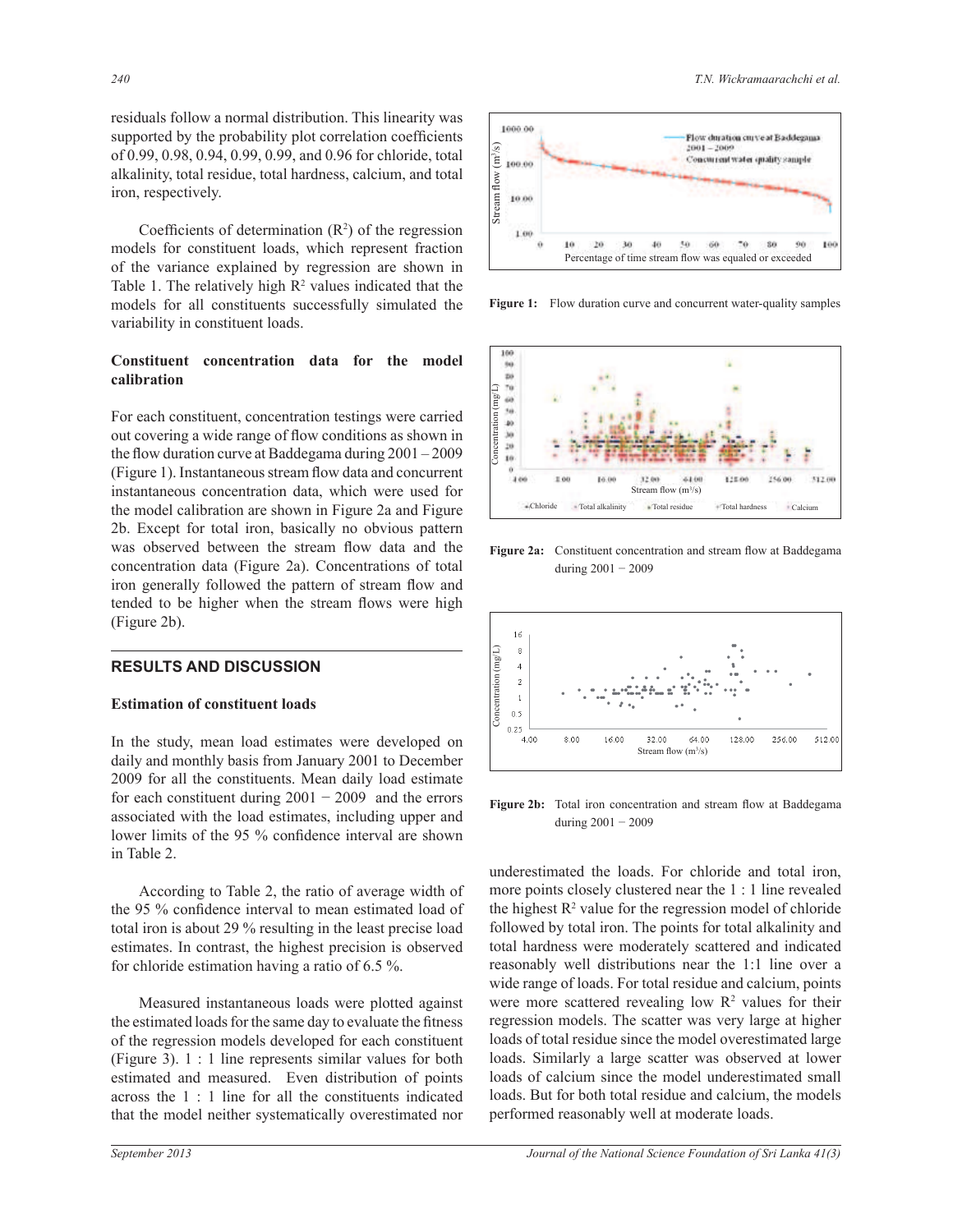

**Figure 3:** Relationship between measured instantaneous loads and estimated loads (a) chloride; (b) total alkalinity; (c) total residue; (d) total hardness; (e) calcium and (f) total iron

\*\* Coefficient of determination  $(R^2)$  for the regression model

Since load is a function of flow (Table 1), a strong relationship determined by high  $R^2$  is expected between the load and flow, unless there are very large variations in concentration. Figure 4 compares the

measured instantaneous loads and estimated loads with the stream flow during  $2001 - 2009$  for the regression model where the total residue has the lowest  $\mathbb{R}^2$ . Although the measured and estimated total residue loads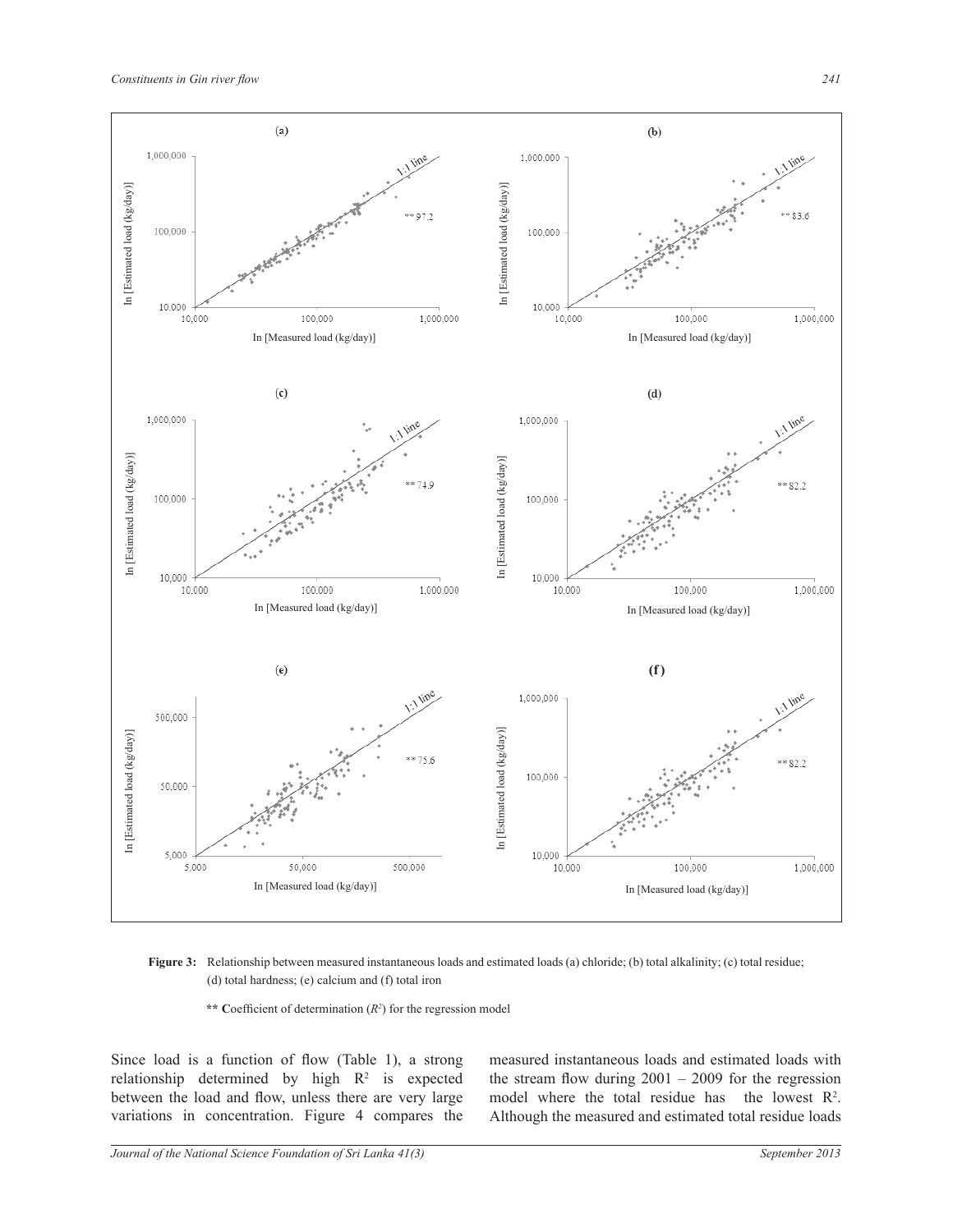| Constituent      | Mean<br>measured<br>load<br>(tons/day) | Mean<br>estimated load<br>(tons/day) | Upper and Lower<br>95 % confidence<br>intervals of the mean<br>estimated load<br>(tons/day) |        | Error (as a<br>percentage of the<br>mean measured load) |          | Ratio of average<br>width of the $95\%$<br>confidence interval<br>to mean estimated<br>load $(\% )$ |  |
|------------------|----------------------------------------|--------------------------------------|---------------------------------------------------------------------------------------------|--------|---------------------------------------------------------|----------|-----------------------------------------------------------------------------------------------------|--|
|                  |                                        |                                      | Lower                                                                                       | Upper  | Lower                                                   | Upper    |                                                                                                     |  |
| Chloride         | 106.32                                 | 104.16                               | 100.81                                                                                      | 107.58 | 5.18%                                                   | $1.18\%$ | $6.5\%$                                                                                             |  |
| Total alkalinity | 112.45                                 | 110.03                               | 102.20                                                                                      | 118.30 | $9.12\%$                                                | 5.20 %   | $14.6\%$                                                                                            |  |
| Total residue    | 132.05                                 | 125.64                               | 113.61                                                                                      | 138.58 | 13.96 %                                                 | 4.95 %   | 19.9%                                                                                               |  |
| Total hardness   | 103.08                                 | 100.86                               | 92.76                                                                                       | 109.48 | $10.01\%$                                               | 6.21%    | $16.8\%$                                                                                            |  |
| Calcium          | 63.34                                  | 61.11                                | 54.97                                                                                       | 67.75  | 13.22 %                                                 | $6.96\%$ | $20.9\%$                                                                                            |  |
| Total iron       | 13.23                                  | 11.55                                | 9.98                                                                                        | 13.31  | 24.60 %                                                 | $0.57\%$ | 28.8%                                                                                               |  |

**Table 2:** Mean measured loads and mean estimated loads during 2001 – 2009

**Table 3:** Annual trends in estimated constituent loads during  $2001 - 2009$ 

| Constituent load | Annual trend $(\% )$ | p value     |
|------------------|----------------------|-------------|
| Chloride         | $-0.0217$            | $\approx$ 0 |
| Total alkalinity | $-0.0564$            | $\approx$ 0 |
| Total residue    | 0.0321               | 0.04        |
| Total hardness   | $-0.0394$            | 0.003       |
| Calcium          | $-0.0715$            | $\approx$ 0 |
| Total iron       | $-0.0305$            | 0.09        |

during moderate flows were in reasonable agreement, estimated loads for extreme flow conditions had some deviations from the measured. Total residue loads during the flows greater than 100 m<sup>3</sup> /s were underestimated by the model by about 13 % on average. On the descending limbs of the hydrograph, measured loads were slightly overestimated by the model. As Clark (2003) pointed out, the reason might be that the samples collected during the ascending limb and near the peak of the hydrograph typically contained higher concentrations of sediment than did the samples collected during the descending limb at the same discharge. This is because the material that had accumulated in the stream prior to spring runoff becomes mobile as stream velocities rise, and the concentrations measured later at the same discharge were low because the stream had been flushed of accumulated sediment. However, the model does not account for this and as a result, changes in load resulting from rapid changes in stream flow may not be modelled accurately.

# **Temporal variations and annual trends in constituent loads**

The mean monthly load estimates and mean monthly stream flow of Gin river at Baddegama during 2001 − 2009 are shown in Figure 5. The estimated loads were having substantial temporal variation and generally peaked in May and October, coinciding with high flows. Monthly average loads of total residue were consistently higher than the other constituents throughout the year. Annual load estimates of the total residue during 2001 − 2009 ranged from 28,872 to 63,235 tons and indicated the highest annual variation during the estimation period, which was about 4700 tons per year on average.

 A trend is present if the loads change consistently as a function of time throughout the estimation period. Statistically significant (95 % confidence level) annual trends for the constituent loads determined in the study are shown in Table 3 and the values are significant at  $p < 0.05$ . For total residue, a statistically significant upward annual trend was indicated. Statistically significant downward annual trends were observed for chloride, total alkalinity, total hardness and calcium. Regression equation for total iron suggested a downward annual trend, but the trend was not statistically significant at the 95 % confidence level.

 The reason for the upward trend indicated for total residue could be due to the river sand mining activities in the upstream of the river. The Gin river is one of the major rivers in Southern Sri Lanka suffering most of the illegal and rapid sand mining (Piyadasa *et al*., 2009). River bed and river bank sand mining activities, which increase erosion could result in raised sediment loads.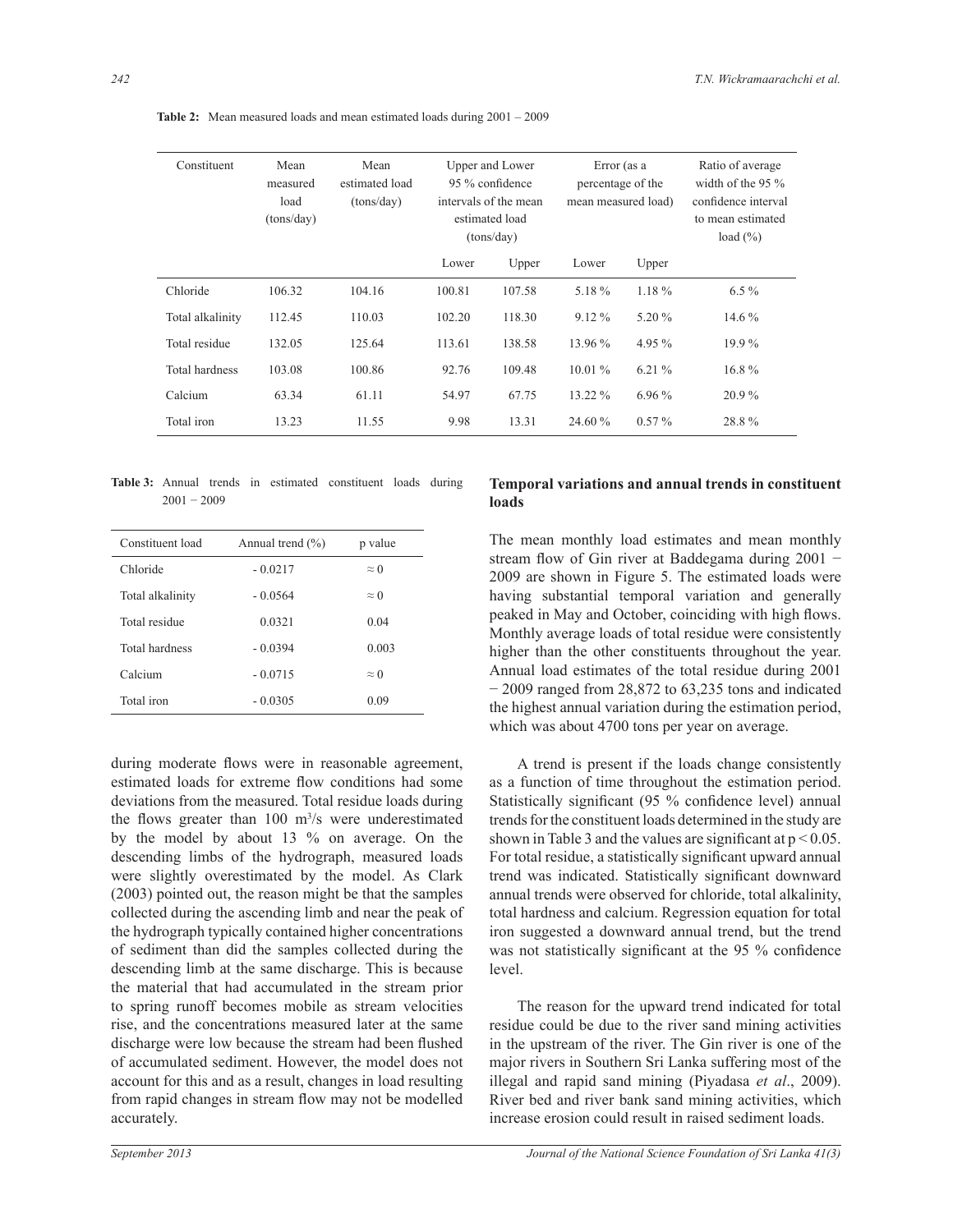

**Figure 4:** Stream flow, measured instantaneous loads and estimated loads of total residue



**Figure 5:** Mean monthly load estimates and mean monthly stream flow of Gin river at Baddegama during 2001 − 2009

#### **Constituent comparison with the water quality standards**

Frequency distributions of the constituent concentrations are shown in Table 4. Except for total iron, for all the other constituents, the estimated maximum constituent concentrations were much less than the highest desirable limits of specifications cited in the Sri Lanka Standards for potable water (SLS, 1983) and maximum permissible limits of the proposed ambient water quality standard for inland waters of Sri Lanka by the Central Environmental Authority (CEA, 2001). This is further supported by the chloride and total suspended solid monitoring carried out in the Gin river, recently (Southern Transport

Development Project, 2009). The total iron concentration indicated exceedance of the water quality standards set for potable water as well the inland waters of Sri Lanka (Table 4).

 Exceedance of the water quality standards for total iron concentration did occur during all the flow regimes. A plot of total iron concentration *vs* stream flow exceedance probability showed that higher concentrations were in the range of higher flows (Figure 6). Intensified draining of exposed laterite soils enriched with iron, which are commonly present in the area (Herath, 1983) may be contributing to the higher concentrations of total iron.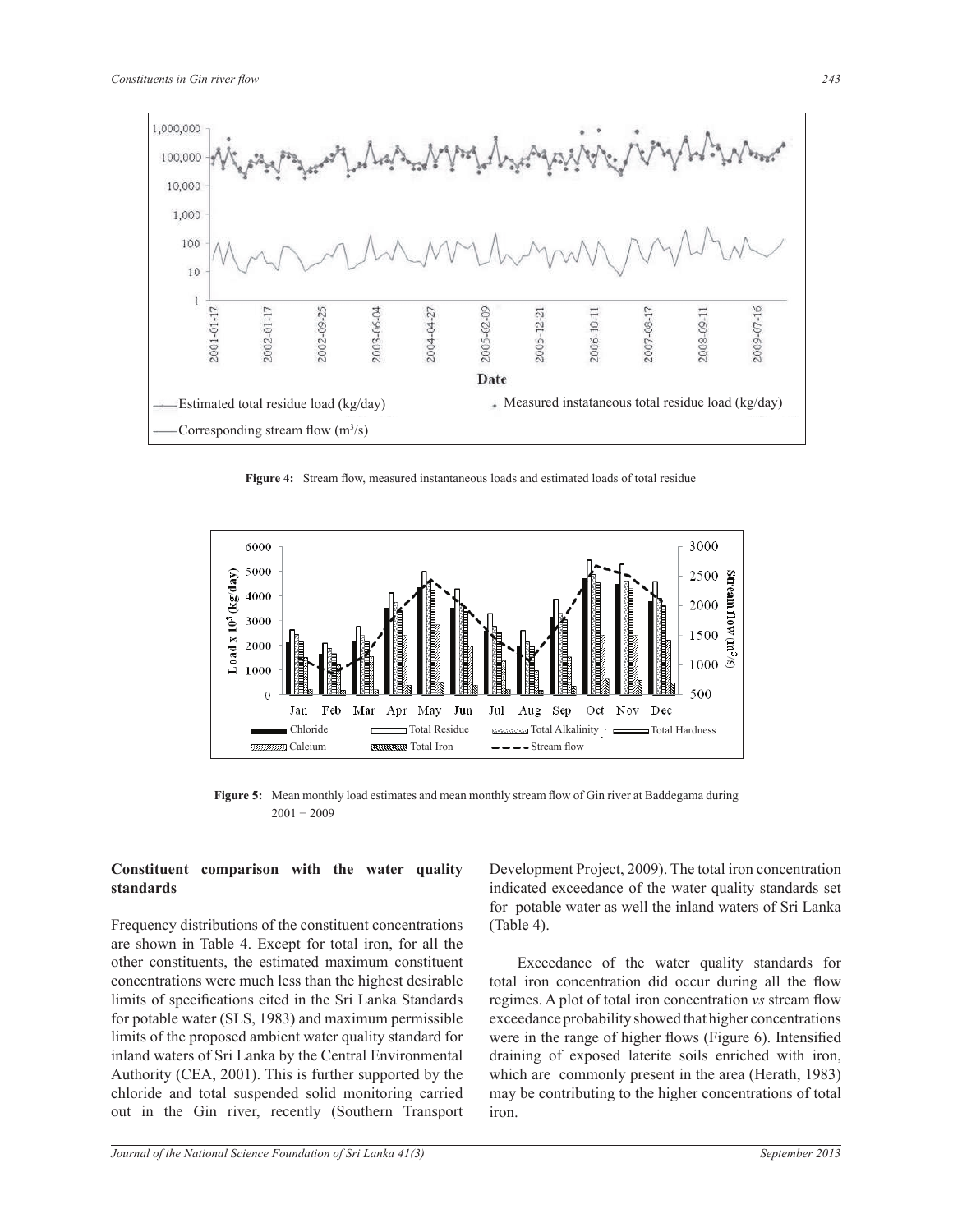| Constituent      |         |        | Estimated constituent concentration (mg/L) | Sri Lanka | Proposed ambient                                       |                                                                        |
|------------------|---------|--------|--------------------------------------------|-----------|--------------------------------------------------------|------------------------------------------------------------------------|
|                  | Minimum | Median | 90 <sup>th</sup><br>percentile             | Maximum   | standards<br>for potable<br>water <sup>a</sup><br>mg/L | water quality<br>standards for inland<br>waters of Sri Lanka b<br>mg/L |
| Chloride         | 15      | 22     | 24                                         | 25        | 200                                                    | 200                                                                    |
| Total alkalinity | 14      | 24     | 32                                         | 41        | 200                                                    | ٠                                                                      |
| Total residue    | 17      | 28     | 33                                         | 41        | 500                                                    | ٠                                                                      |
| Total hardness   | 15      | 22     | 26                                         | 31        | 250                                                    | 600                                                                    |
| Calcium          | 7       | 13     | 19                                         | 23        | 100                                                    |                                                                        |
| Total iron       | 0.8     | 1.8    | 2.7                                        | 4.8       | 0.3                                                    |                                                                        |

**Table 4:** Frequency distributions of the constituent concentrations

a Highest desirable level (SLS, 1983)

b Maximum permissible level for CLASS 1 Waters [Drinking water with simple treatment] (CEA, 2001)

- no specific water quality standards available



**Figure 6:** Total iron concentration *vs* stream flow exceedance probability

The total iron loads were estimated by calculating the 90th percentile of the load within each flow interval. This was done because the 90<sup>th</sup> percentile of constituent load in a flow interval provides more conservative estimate than the median load, giving an appropriate margin of safety to protect against any underestimation of the median. Percentage reductions necessary to bring the 90<sup>th</sup> percentile of total iron load estimates down to the water quality criterion (0.3 mg/L) were calculated (Figure 7).

 Figure 7 helps to understand better the fluctuations of the total iron loads during changing flow regimes. Percentage reductions of total iron load necessary to

meet the highest desirable level for potable water remain significant under all the flow regimes. Even during the lowest flows, 78 % reduction is required to meet the water quality criterion. Understanding of this excessive amount of iron presented in river water may be useful for water managers and planners to adjust operations accordingly at water treatment plants.

 Like in any model, quality of the results given by LOADEST is determined by the quality of input data. Load estimation output data indicated that some of the stream flow values used for estimation exceeded the maximum stream flow values in the calibration dataset.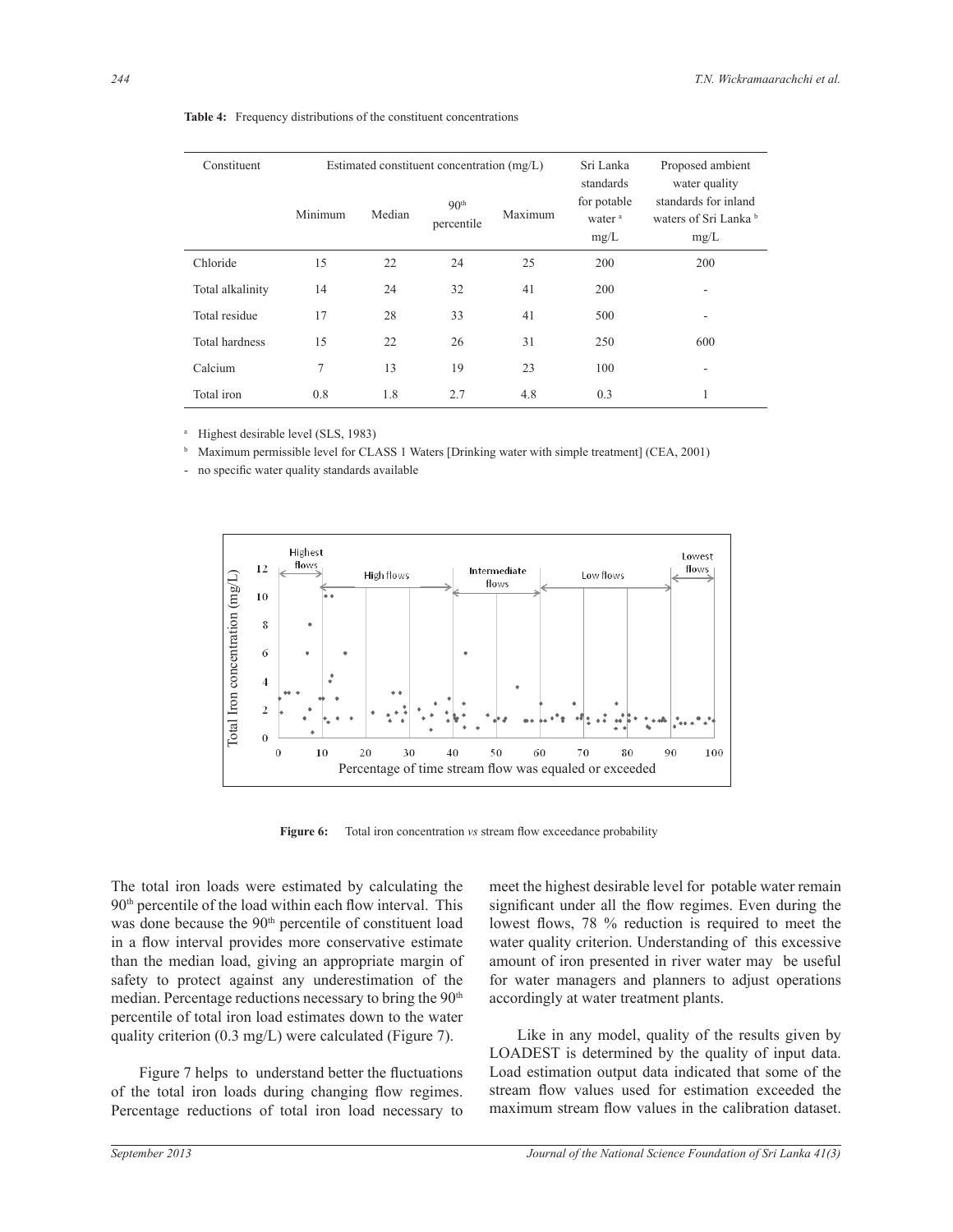

**Figure 7:** 90<sup>th</sup> percentile of the total iron load and the percentage reductions of the total iron load necessary to meet the water quality standards

Hence some of the load estimates required extrapolation beyond the range of stream flow used for calibration. Also the quality of the estimate depends on the length of the sampling interval relative to the variation of flow and concentration within the period considered. Although daily discharge measurements are available for the Gin river, constituent concentrations are measured less frequently, such as monthly. According to Littlewood (1992), errors due to inaccuracy and imprecision are quite likely for weekly or longer sampling intervals in estimating suspended sediment loads. Precise and accurate estimates of mass loads could be achieved by regulating sampling effort in line with patterns of mass transport (Degens & Donohue, 2002). Deliberate and regular sampling, before, during, and after high flows improves LOADEST's ability to estimate loads accurately over a wider range of flow conditions (Donato & MacCoy, 2005). In this study, the best available data were used through sampling of events representing a sufficiently wide range of flow conditions covering rising limbs, peaks and falling limbs of the flow hydrograph at Baddegama.

 The relationships between flow and concentration are rarely straightforward. Both natural and anthropogenic processes, which control how the concentration of a particular constituent varies with flow are many and they interact in an exceedingly complex manner. At a given site, some constituents may exhibit a general

*Journal of the National Science Foundation of Sri Lanka 41(3) September 2013*

decrease in concentration as flow increases; a dilution effect, whilst other constituents exhibit the opposite behaviour; a purging effect (Littlewood, 1992). Since the flow strongly affects the calculation of load, Donato & MacCoy (2005) recommended the determination of flow-weighted concentrations to facilitate the assessment of changes in concentration over the estimated period, despite a large range in flows. Hence, for the six constituents considered in this study, further analysis on flow-weighted concentrations is recommended to capture the relationship of concentrations to the flow.

# **CONCLUSION**

LOADEST modelling results included in this study could be used to better understand the fluctuation of concentrations and loads under changing flow regimes and to assess water quality conditions relative to the water quality standards in practice. The prevailing water quality conditions in the Gin river provide baseline information against which evaluation of any changes in water quality that are likely to occur in the future could be made, and would assist water managers and planners to make effective management plans. In addition, due to the overall 'good fit' of the regression models developed for each constituent using the LOADEST, these models could be useful in inferring constituent loads from flow data, during un-sampled periods.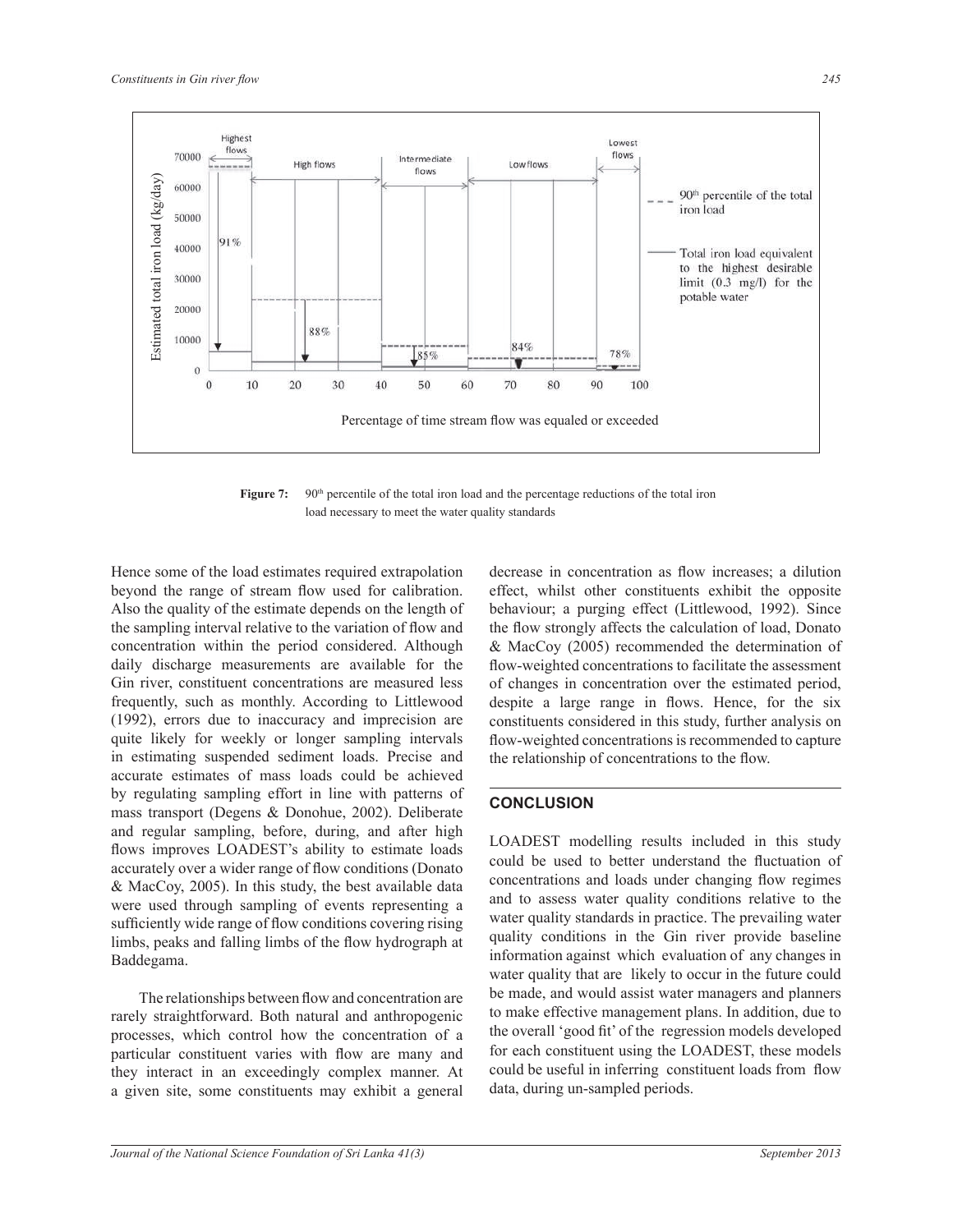The future water quality alterations expected in the Gin river and the lack of previous studies on quality of water in the Gin river makes the current assessment of constituent loads and concentrations important. It provides insights into identifying priority areas for analysis and underscores the need for further detailed studies. This study may also be of interest and useful to those who live in the Gin river basin who wish to know more about the quality of water in the area where they live.

# **Acknowledgement**

The authors gratefully acknowledge the National Water Supply and Drainage Board (Southern Province), Sri Lanka for providing the water quality data of Gin River, Global Centre of Excellence (GCOE) Programme, University of Yamanashi, Japan and the Japan Society for Promotion of Science (JSPS) for providing necessary support for the study including the financial support.

# **REFERENCES**

- 1. Aulenbach B.T. (2006). Annual dissolved nitrate plus nitrite and total phosphorus loads for the Susquehanna, St. Lawrence, Mississippi-Atchafalaya and Columbia River basins for 1968 to 2004. *Open File Report 2006-1087*. US Geological Survey, Reston, USA.
- 2. Burn D.H. (1990). Real-time sampling strategies for estimating nutrient loadings. *Journal of Water Resources Planning and Management* **116**: 727 − 741. DOI: http://dx.doi.org/10.1061/(ASCE)0733-9496(1990) 116:6(727)
- 3. Central Environmental Authority (CEA) (2001). *Proposed Ambient Water Quality Standards for Inland Waters of Sri Lanka*. Central Environmental Authority, Battaramula.
- 4. Chapman D. (ed.) (1996). *Water Quality Assessments-A Guide to the Use of Biota, Sediments and Water in Environmental Monitoring.* 2nd edition. UNESCO, WHO and UNEP, Chapman and Hall, London, UK.
- 5. Clark G.M. (2003). Occurrence and transport of cadmium, lead, and zinc in the Spokane River Basin, Idaho and Washington, water years 1999 – 2001. *U.S. Geological Survey Water-Resources Investigations Report 02-4183*, pp. 37. US Geological Survey, Reston, USA.
- 6. Cohn T.A., Caulder D.L., Gilroy E.J., Zynjuk L.D. & Summers R.M. (1992a). The validity of a simple statistical model for estimating fluvial constituent loads - An empirical study involving nutrient loads entering Chesapeake Bay. *Water Resources Research* **28**(9): 2353  $-2363.$

DOI: http://dx.doi.org/10.1029/92WR01008

- 7. Cohn T.A., Delong L.L., Gilroy E.J., Hirsch R.M. & Wells D.K. (1989). Estimating constituent loads. *Water Resources Research* **25**(5): 937 − 942. DOI: http://dx.doi.org/10.1029/WR025i005p00937
- 8. Cohn T.A., Gilroy E.J. & Baier W.G. (1992b). Estimating

fluvial transport of trace constituents using a regression model with data subject to censoring. *Proceedings of the Joint Statistical Meeting*, Boston, USA, 9 − 13 August, pp. 142 − 151.

- 9. Degens B.P. & Donohue R.D. (2002). Sampling mass loads in rivers – a review of approaches for identifying, evaluating and minimizing estimation errors, *Water Resource Technical Series No WRT 25*. Water and Rivers Commission, USA.
- 10. Donato M.M. & MacCoy D.E. (2005). Phosphorus and suspended sediment load estimates for the Lower Boise River, Idaho, 1994 – 2002 (version 2.00). *U.S. Geological Survey Scientific Investigations Report 2004 – 5235*, pp. 30. US Geological Survey, Reston, USA.
- 11. Foster K. & Kenney T.A. (2010). Dissolved-solids load in Henrys Fork upstream from the confluence with Antelope Wash, Wyoming, water years 1970 – 2009. *U.S. Geological Survey Scientific Investigations Report 2010 – 5048*, pp. 16. US Geological Survey, Reston, USA.
- 12. Frenierre J.L. (2009). The relationship between land change and water resources vulnerability: A review of existing literature. *Land Change and Water Resources Vulnerability*, Department of Geography, Ohio State University, USA.
- 13. Helsel D.R. & Hirsch R.M. (2002). Statistical methods in water resources. *U.S. Geological Survey Techniques of Water-Resources Investigations,* Book 4, chapter A3. US Geological Survey, Reston, USA.
- 14. Herath J.W. (1983). Genesis and constitution of Sri Lanka laterites. *Journal of National Science Council Sri Lanka* **11**(2): 277 – 292.
- 15. Hooper R.P., Aulenbach B.T. & Kelly V.J. (2001). The national stream quality accounting network: a flux-based approach to monitoring the water quality of large rivers. *Hydrological Processes* **15**: 1089 – 1106. DOI: http://dx.doi.org/10.1002/hyp.205
- 16. Judge G.G., Hill R.C., Griffiths W.E., Lutkepohl H. & Lee T.C. (1988). *Introduction to the Theory and Practice of Econometrics*, 2nd edition, pp. 1024. John Wiley, New York, USA.
- 17. Lewis T. & Lamoureux S.F. (2010). Twenty-first century discharge and sediment yield predictions in a small high Arctic watershed. *Global and Planetary Change* **71**: 27 – 41.

DOI: http://dx.doi.org/10.1016/j.gloplacha.2009.12.006

- 18. Littlewood I.G. (1992). Estimating contaminant loads in rivers: a review. *Report No. 117*, Institute of Hydrology, Wallingford, UK.
- 19. Morrison J. & Colombo M.J. (2006). Surface-water quality and nutrient loads in the Nepaug Reservoir watershed, northwestern Connecticut, 1999 – 2001. *U.S. Geological Survey Scientific Investigations Report 2006-5272*, pp. 36. US Geological Survey, Reston, USA.
- 20. Nilsson C. & Renöfält B. (2008). Linking flow regime and water quality in rivers: a challenge to adaptive catchment management. *Ecology and Society* **13**(2): 18.
- 21. Piyadasa R.U.K., Naverathna C.M. & Athukorela K. (2009). River sand mining and environmental issues in